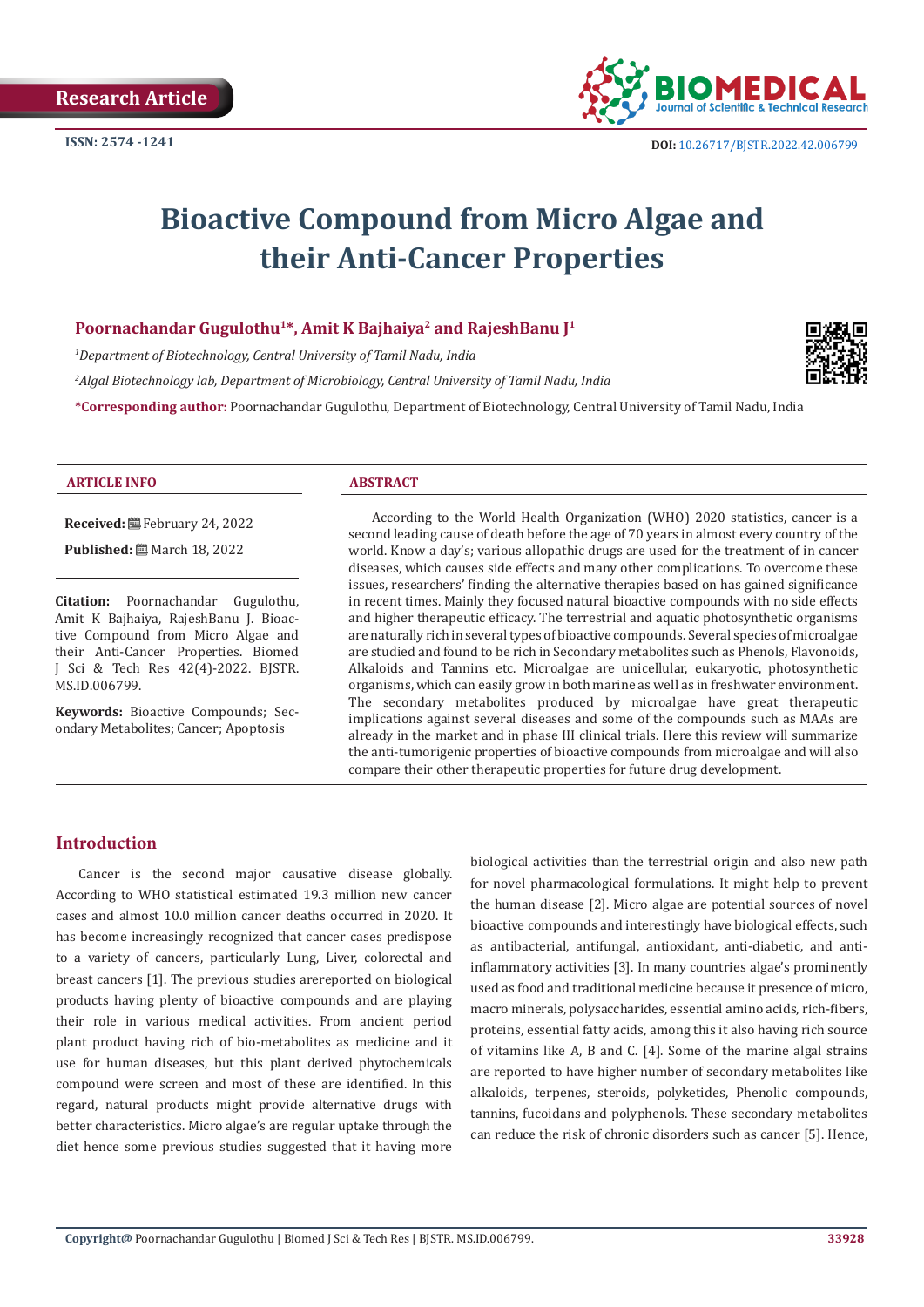in this review we will focus on micro algal bioactive compounds and their potentialactivities on different cancer cells.

#### **Source of Micro Algae**

Around 70% of our planet is occupied Bywater and it hosts a huge variety of marine organisms with large metabolite diversity [6]. Microalgae are microscopic organisms, it could be found over almost all ecosystems and habitats on the Earth, found in seawater as well as in freshwater. They may grow as free-floating or growing attached to substrates. Microalgae may even grow on fine sand, clay, or other material carried by running water and deposited as sediment, especially in a channel or harbor surfaces. There is a possibility of the well-founded opportunity for a larger range of microalgae species to be utilized for human nourishment. A wide variety of microphytes comprise very rich sources proteins for humans [7]. Micro algae can be classified as eukaryotic microorganisms or else prokaryotic cyanobacteria (blue-green algae), with more than 25,000 species already isolated and identified. These microorganisms perform photosynthesis, which is an important natural mechanism to reduce the atmospheric  $CO<sub>2</sub>$  concentration. Microalgae are also characterized by a short generation time, multiplying exponentially under favorable environmental conditions; microalgae can grow autotrophy, heterotrophy, and mixotrophy [8].

# **Bioactive Metabolites and Anticancer Efficacy of Micro Algae**

The micro algae are rich in bioactive compounds as they can synthesize several stress specific natural secondary metabolites, with promising biomedical applications. The impact of marine algae in the area of traditional medicine is huge and they have been used as Aluredian Unani in various countries. Micro algae produce diversified compounds and rich sources of proteins, vitamins, essential fatty acids, and essential amino acids. Along with most promising bio active metabolites are present such as, Phenols, Alkaloids, Flavonoids, Carotenoids and other natural antioxidants. These metabolites act as free radical scavengers and prevent free-radical formation thus reduce the oxidative stress and help to prevent the diseases such as cancer, diabetes, early aging, and several other inflammatory diseases. Currently, cancer causes death rates increasing day by day, for everyone in seven deaths in the world is caused by cancer and it's far higher than AIDS, tuberculosis, and malaria's combined deaths rate [1]. Whole world understands the urgency of some drug, which can either help to prevent or cure the cancer. If this drug comes from natural compounds, then it will be affordable to all and will not have any side effect. Algal diversity is one of the hopes for finding such as natural drug and recently has being extensively explored. Below we have discussed some of the important algal species with promising anti cancerous properties.

### **Chlorella Species**

Carotenoids such as lutein, zeaxanthin, beta-carotene and astaxanthin are commercially available, which are the main source of the *Chlorella ellipsoidea* and *C. vulgaris* (micro algae's) [9]. These metabolites are tested an anti-proliferative effect on a human colon carcinoma cell line (HCT116). As such as these active compounds are promoting apoptosis effectively in colon cancer.

#### **Chaetoceros Calcitrans**

Particularly Chaetoceroscalcitrans are studied for the cytotoxicity especially on mammarycarcinoma cell lines (MCF-7, MDA-MB), Adeno carcinoma cells, mammary epithelial (MCF-10A) and human peripheral blood mononuclear cells (PBMCs) [10].

### **Amphidinium Carterae**

This micro alga extracted bioactive compounds are shows the anti-proliferative, apoptosis and cell growth inhibition activity on various tumorigenic cell lines such as human promyelocytic leukemia cells (HL-60), mouse melanoma tumor cells(B16F10), and Adenocarcinomic human alveolar basal epithelial cells(A549). Cytotoxicity assays were also carried out using the mouse monocyte macrophage cell line (RAW 264.7) [11].

#### **Skeletonema Marinoi**

Thisclass of microalgae are identified by microscopic studies and they derived more than the 32 species. The compound resin was isolated from this class of microalgae, and this metabolic compound obtains hydrophobic fractions which are from *Alexandriumminutum*, *Alexandriumtamutum*, *Skeletonemamarinoi* and *Alexandriumersoni* were active against on melanoma cancer cell line [12].

#### **Chlorella Sorokiniana**

The chlorella speciesbiomass is widely using as nutrition supplement in many Asian countries. *Chlorella sorokiniana* active compounds effect on lung adenocarcinoma cell lines and which are also inhibit main cell pathways activation of caspase 9 and caspase 3 involved and to promotingapoptosis in mitochondrial pathway [13].

# **Thalassiosirarotula, Skeletonemacostatum and Pseudonitzschiadelicatissima**

These microalgae show anti-proliferative activity on the human colon adenocarcinoma cell line (Caco-2) which is isolated three polyunsaturated aldehydes (PUAs) such as, 2-trans-4-cis-7 cisdecatrienal; 2-trans-4-trans-7-cis-decatrienal and 2-trans-4 trans-decadienal had [14].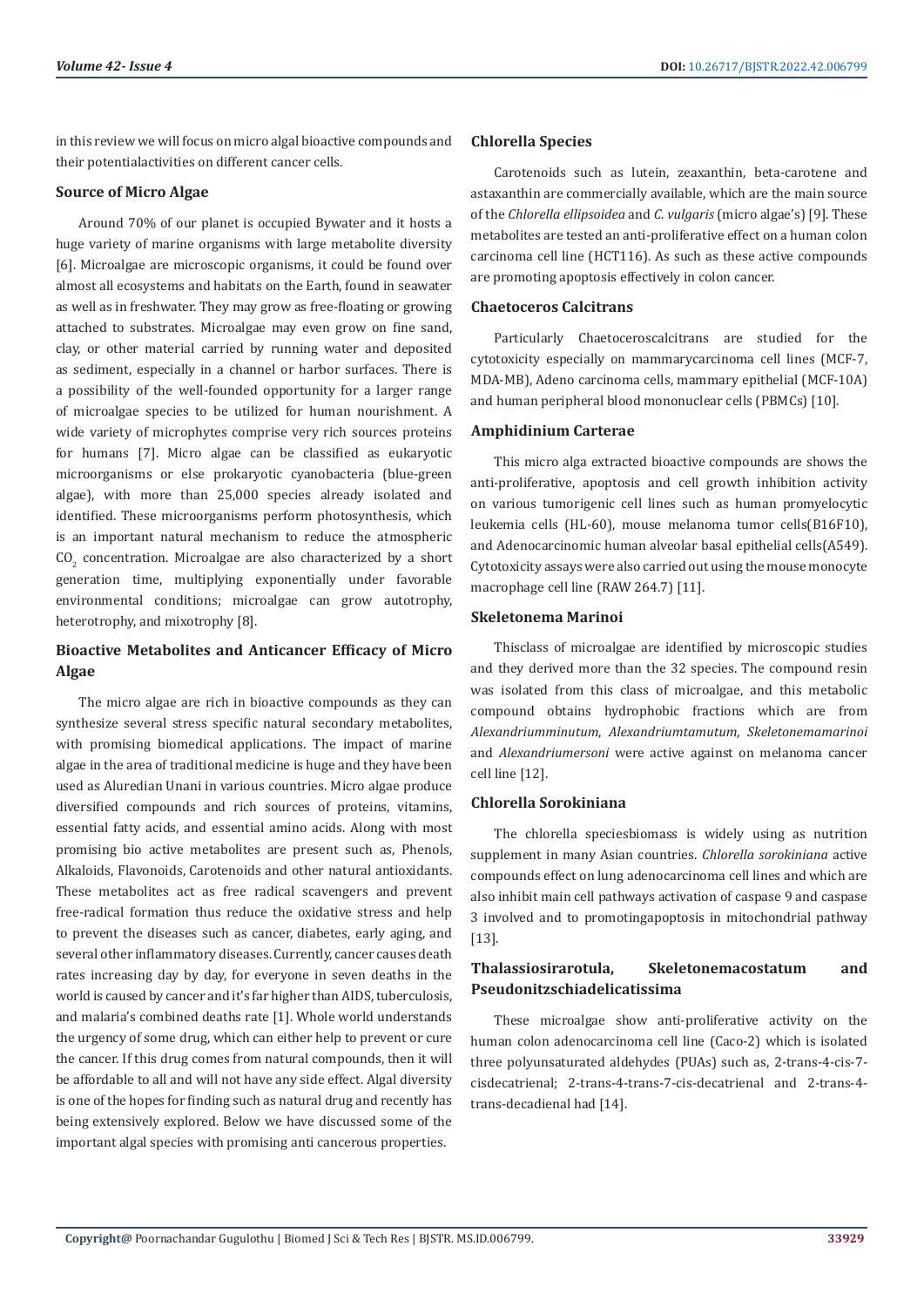#### **Synedra Acus**

The well common water-soluble biopolymer such as Chrysolaminaran Polysaccharide, isolated from chrysolaminaran family of marine micro algae (Synedra acus), chrysolaminaran is promoting anti-cancer activity on human colon cancer cells (HTC-116 and DLD-1) [15].

#### *Phaeodactylum Tricornutum*

Nonyl 8-acetoxy-6-methyloctanoate (NAMO) isolated from *Phaeodactylum tricornutum* it was tested as anti-malignant activity on humanleukemia cell line (HL-60) and lung carcinoma cell line (A549). It occurs proportionally to the concentration of NAMO, inhibits the stage of G1 phase in the Cell cycle and also observed activation of the pro-apoptotic protein Bax, suppression of the anti-apoptotic protein Bcl-x. It increases in the expression of tumor suppressor proteins like caspase-3 and p53 proteins [16].

#### *Phaeodactylum Tricornutum*

Monogalactosyl Glycerols isolated from *Phaeodactylum tricornutum* and tested iton mouse epithelial cells (W2 and D3). The W2 epithelial cell line is a wild type, while D3 epithelial cells have the apoptosis function disabled through gene deletion, this assay is one of the approaches for the study of apoptosis and its role in cancer and tumorogenesis [17].

#### **Bio Active Compounds from Other Marine Micro Algae**

The marine micro algal potential species, major sources of anti-tumorbioactive compounds, available in the market and under Phase III clinical trials (Table 1) [18-23]. At present days, several allopathic drugs are used in the cancer treatment to reduce oxidative stress. The natural bioactive compounds have represented, and they still do an important source of drugs with high therapeutic efficacy. In condition, terrestrial and aquatic photosynthetic organisms have been shown to be an essential source of natural compounds, some of which might play a leading role in drug development. Plants, algae, seaweeds, and seagrasses are the first reported sources of natural products for discovering novel pharmacophores among this micro algae's are contain rich sources of bioactive metabolites (secondary metabolic) compounds were extracted from natural and genetically modified micro algae's, in response to treatment of several cancers activity with subsequent acquisition of invasive behavior both *in vitro* and *in vivo* studies [24].

**Table 1:** Micro algae, active compounds and the target cancer cell lines.

| <b>Micro-Algal Species</b>                      | <b>Active Compounds</b>                          | <b>Target Cells</b>                    | Reference |
|-------------------------------------------------|--------------------------------------------------|----------------------------------------|-----------|
| Ecteinascidia turbinate                         | Ecteinascidin/Trabectedin<br>(alkaloid)          | <b>MCF7 A549</b>                       | $[18]$    |
| Symploca species/<br>Dolabellaguricularia VP642 | Brentuximabvedotin (antibody<br>conjugated drug) | Lymphoma cells                         | [19]      |
| Halichondriaokadai                              | Eribulinmesylate (macrolide)                     | DLD-1 LNCaP HL-60<br>(Prostate cancer) | [20]      |
| Cryptothecacrypta                               | Cytarabine (nucleoside)                          | Acute Myeloid Leukemia cells           | [21]      |
| Aspergillus sp. CNC139                          | Plinabulin (diketopiperazine)                    | Multiple myeloma cells                 | [22]      |
| Aplidiumalbicans                                | Plitidepsin (depsipeptide)                       | MCF-7 (Mammary cancer cells)           | [23]      |

# **Summary and Conclusion**

This article reviewed the effect of algal extracts as a medicine for cancer. Since ancient era, natural plant or algal extracts have been used for treating various diseases. Natural products are known to have large number of nutraceuticals and pharmaceuticals properties. The bioactive compounds from micro algae can play an important role in human health and disease prevention and cure. Algal extracts are used in traditional medicine and recent studies investigated the beneficial effects of their secondary metabolites, such as reduction of oxidative stress and modulation of apoptosis and cell cycle. The exploitation of algal diversity might help to develop novel algal dietary supplements and pharmaceuticals to prevent or treat chronic diseases such as cancer. In conclusion, we can say that micro algae offer a great variety of bioactive molecules

with potential health benefits. Several types of micro algae are already consumed as food additives and nutritional supplements. However, there is an impelling necessity of considering the algal bioactive compounds in drug discovery programs and to investigate their biological effects in deeper detail. This will for sure, help to find new pharmaceuticals with preventive and therapeutic efficacy to treat diseases like cancer.

#### **References**

- 1. [Hyuna Sung, Jacques Ferlay, Rebecca L, Siegel, Mathieu Laversanne, et al.](https://acsjournals.onlinelibrary.wiley.com/doi/full/10.3322/caac.21660) [\(2021\) Global Cancer Statistics 2020: GLOBOCAN Estimates of Incidence](https://acsjournals.onlinelibrary.wiley.com/doi/full/10.3322/caac.21660) [and Mortality Worldwide for 36 Cancers in 185 Countries. CA CANCER J](https://acsjournals.onlinelibrary.wiley.com/doi/full/10.3322/caac.21660) [CLIN 71\(3\): 209-249.](https://acsjournals.onlinelibrary.wiley.com/doi/full/10.3322/caac.21660)
- 2. [Zafar, Quarta A, Marradi M, Ragusa A \(2019\) Recent Developments](https://pubmed.ncbi.nlm.nih.gov/31581497/) [in the Reduction of Oxidative Stress through Antioxidant Polymeric](https://pubmed.ncbi.nlm.nih.gov/31581497/) [Formulations. Pharmaceutics 11\(10\): 505.](https://pubmed.ncbi.nlm.nih.gov/31581497/)